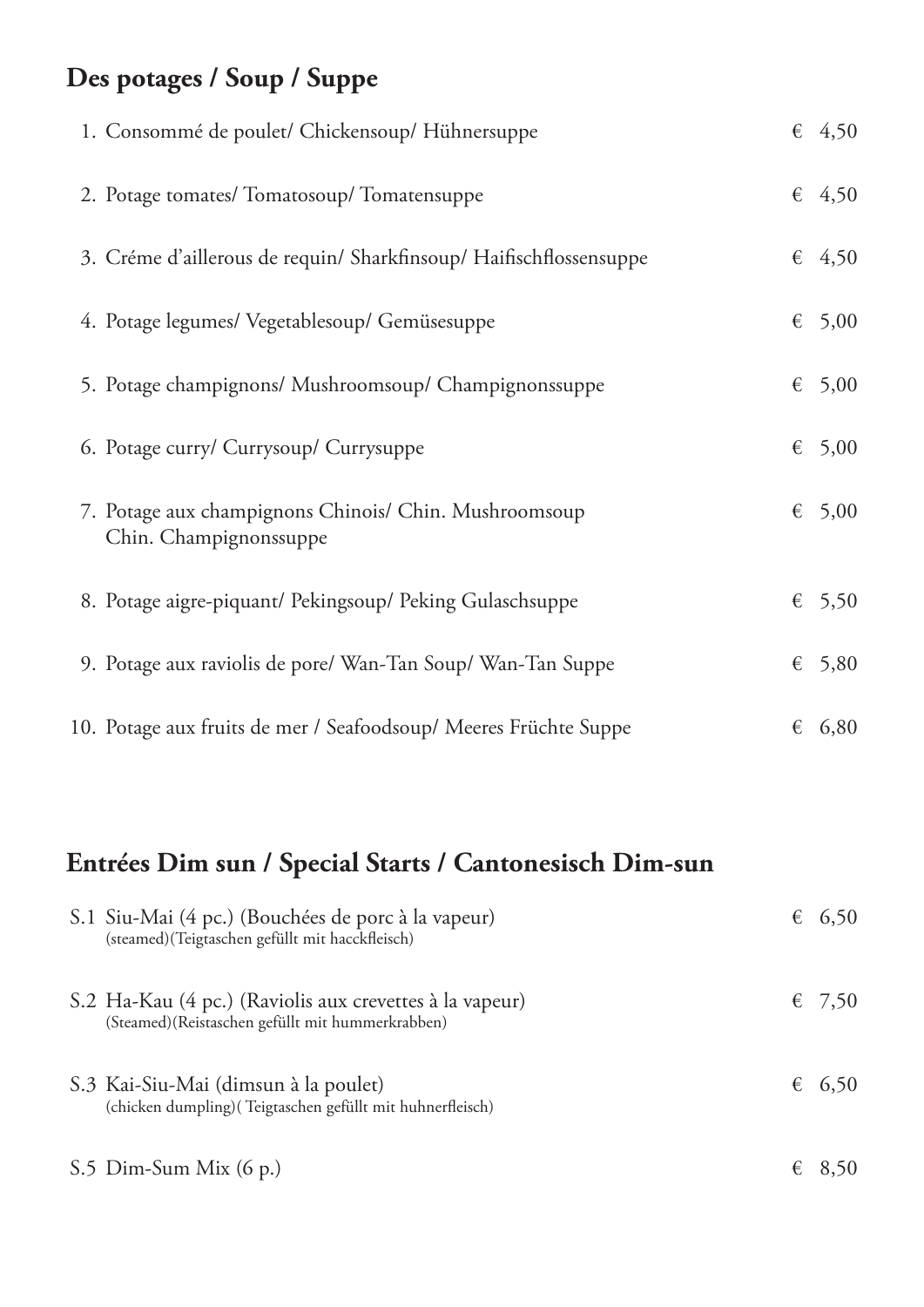# **Entrees / Appetizers / Vorspeisen**

| 11. Croquette aux poulet/ Spring roll with chicken<br>Frühlingsrolle mit Hühnerfleisch                                                                                                                                                                                                          |   | $\epsilon$ 5,50 |
|-------------------------------------------------------------------------------------------------------------------------------------------------------------------------------------------------------------------------------------------------------------------------------------------------|---|-----------------|
| 12. Croquette aux petites crevettes/ Spring roll with shrimps/<br>Frühlingsrolle mit Krabben                                                                                                                                                                                                    |   | $\epsilon$ 6,50 |
| 13. Croquette chinois (2 pc.)/ Chin. Spring roll (2ps.)/ Chin. Frühlingrolle (2 st.)                                                                                                                                                                                                            | € | 5,00            |
| 14. Petites croquettes (6 pc.)/ Mini Spring roll (6 ps.)/ Mini Frühlingsrolle (6 st.)                                                                                                                                                                                                           |   | $\epsilon$ 4,50 |
| 15. Petites croquettes aux curry (6 pc.)/ Crackling Curry-triangles (6 ps.)<br>Curry-Kwok (6 st.)                                                                                                                                                                                               |   | $\epsilon$ 4,50 |
| 16. Saté aux poulet (2 pc.)/ Chicken satays (2 ps)/ Saté mit Hühnerfleisch (2st.)                                                                                                                                                                                                               | € | 7,20            |
| 17. Patte de crabe cuit (4 pc.)/ baked crab leg (4 ps)/ Gebratene Krabbenbein (4 st.) $\epsilon$                                                                                                                                                                                                |   | 7,20            |
| 18. Saté aux crevettes chinois(2 pc.)/ Shrimps satays (2 ps)<br>Saté mitHummerkrabben(2 st.)                                                                                                                                                                                                    |   | € 10,50         |
| 20. Côtes de porc rôtis/ Roasted spare ribs/ Gebackene Schallrippchen                                                                                                                                                                                                                           | € | 9,00            |
| 21. Kroepoek/ Prawn crackers/ krabbengebäck                                                                                                                                                                                                                                                     |   | € 3,00          |
| 22. Hors d'oeuvre chinois (pour 2 pers)<br>(frits crevettes; Croquette chinois; Dim Sun)<br>Chin. Hors d'oeuvre (2 pers.)<br>(Fried prawns, Chin. springroll; fried dim sun;)<br>Chin. Hors d'oeuvre (2 pers.)<br>(Mit Geb. Hummerkrabben, Chin. Frühlingsrolle, Geb. Teigtaschen und süßsauer) |   | € 13,00         |
| 22a. Grenouille aux champignons et l 'ail/ Fried frog legs with garlic<br>Froschschenkeln mit Champignons und Knoblauch                                                                                                                                                                         |   | € 10,50         |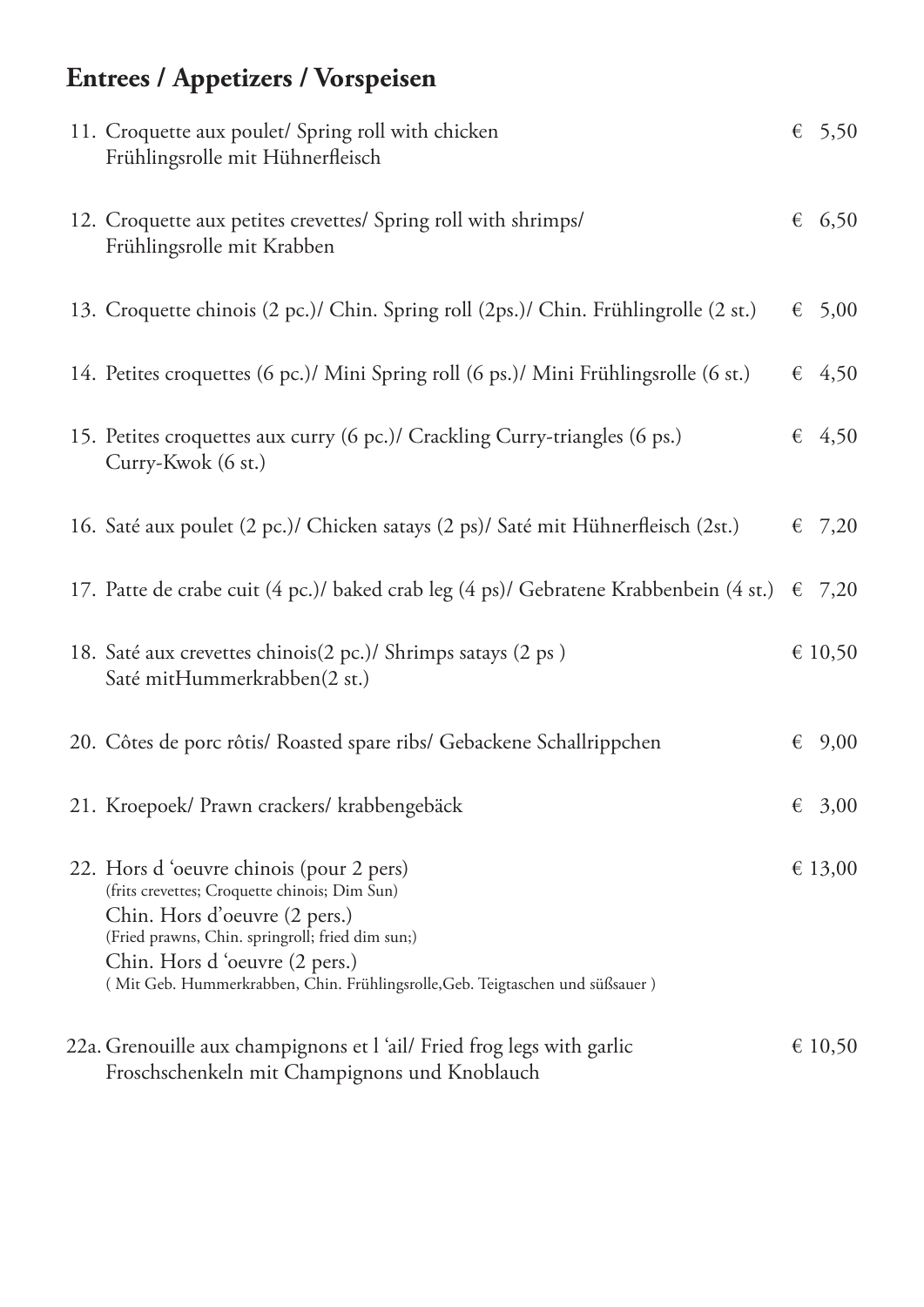### **Riz sauté / Fried rice / Gebratener Reis**

| 24. Riz sauté special (1/4 poulet et sate)<br>Fried Rice special (with 1/4 chicken and 1 satay)<br>Gebratener Reis (mit 1/4 huhn und Saté)                                                                                                   | € 13,50 |
|----------------------------------------------------------------------------------------------------------------------------------------------------------------------------------------------------------------------------------------------|---------|
| 25. Riz sauté aux sate<br>Fried Rice with chichen Satays 3ps<br>Gebratener Reis mit 3 st. Saté                                                                                                                                               | € 13,50 |
| 26. Riz sauté aux poulet et legumes<br>Fried Rice with chicken and vegetables<br>Gebratener Reis mit Hühnerfleisch und Gemüse                                                                                                                | € 14,80 |
| 27. Riz sauté aux porc et legumes<br>Fried Rice with pork and vegetables<br>Gebratener Reis mit Schweinefleisch und Gemüse                                                                                                                   | € 14,80 |
| 28. Riz sauté aux petites crevettes<br>Fried Rice with shrimps<br>Gebratener Reis mit Garnelen                                                                                                                                               | € 16,00 |
| 29. Riz sauté aux crevettes chinois<br>Fried Rice with prawns<br>Gebratener Reis mit Hummerkrabben                                                                                                                                           | € 19,00 |
| 30. Riz sauté "Dynastie" (pore roti, porc aigre-doux, saté et légumes)<br>Fried Rice "Dynasty" (babi pangang; pork sweet-sour, satay and vegetables)<br>Gebratener Reis "Dynastie" (Babi pangang, Schweinefleisch süßsauer, Saté und Gemüse) | € 17,50 |
| 31. Riz sauté à la mode "Yeung-Chow"<br>Fried Rice "Yeung Chow" style<br>Gebratener Reis à La "Yeung-Chow"                                                                                                                                   | € 15,00 |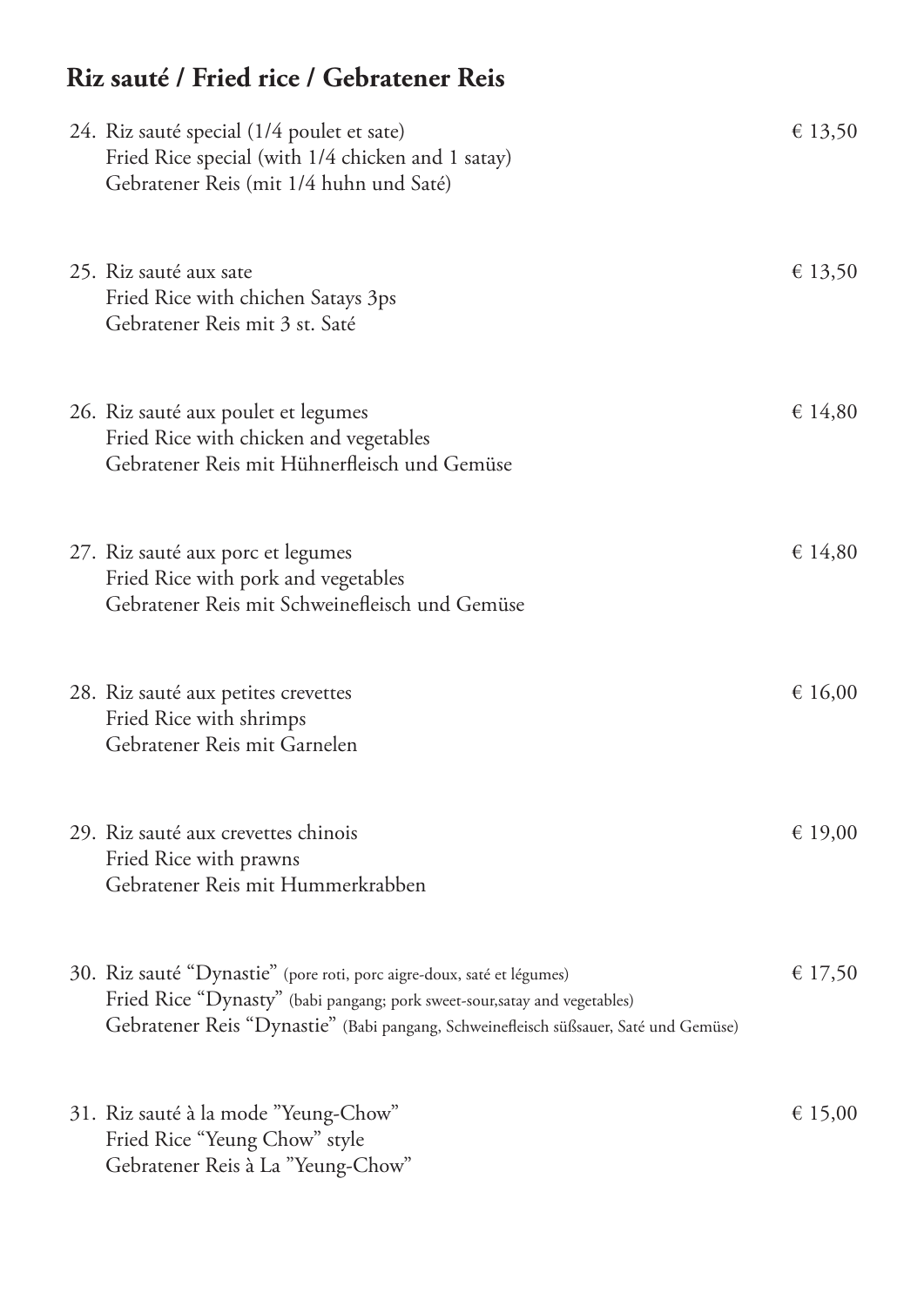## **Nouilles sauté / Fried noodles dishes/ Nudeln**

| 33. Nouilles special (1/4 poulet et saté)<br>Fried noodles special (1/4 chicken and 1st Satay)<br>Gebratener Nudeln mit (1/4 huhn und Saté)                                                                                                | € 13,50 |
|--------------------------------------------------------------------------------------------------------------------------------------------------------------------------------------------------------------------------------------------|---------|
| 34. Nouilles sauté aux saté 3 ps.<br>Fried noodles with chicken 3 ps. Satays<br>Gebratener Nudeln mit mit 3 st. Saté                                                                                                                       | € 13,50 |
| 35. Nouilles sauté aux poulet et légumes<br>Fried noodles with chicken and vegetables<br>Gebratener Nudeln mit Hühnerfleisch und Gemüse                                                                                                    | € 14,80 |
| 36. Nouilles sauté aux porc et légumes<br>Fried noodles with pork and vegetables<br>Gebratener Nudeln mit Schweinefleisch und Gemüse                                                                                                       | € 14,80 |
| 37. Nouilles sauté aux petites crevettes<br>Fried noodles with shrimps<br>Gebratener Nudeln mit Garanelen                                                                                                                                  | € 16,00 |
| 38. Nouilles sauté aux crevettes Chinois<br>Fried noodles with prawns<br>Gebratener Nudeln mit Hummerkrabben                                                                                                                               | € 19,00 |
| 39. Nouilles sauté "Dynastie" (Porc roti, porc aigre-doux, saté et légumes)<br>Fried noodles "Dynasty" (babi pangang, pork sweet-sour, satay and vegetable)<br>Nudeln "Dynastie" (Babi pangang, Schweinefleisch süßsauer, Saté und Gemüse) | € 17,50 |
| 40. Nouilles Chinois "Yeung-Chow"<br>Chin. Noodles "Yeung-Chow" style<br>Chin. Nudeln à La "Yeung-Chow"                                                                                                                                    | € 16,00 |
| 41. Nouilles chinois aux boeuf<br>Chin. Noodles with beef<br>Chin. Nudeln mit Rindfleisch                                                                                                                                                  | € 18,00 |
| 42. Nouilles chinois aux crevettes Chinois<br>Chin. Noodles with prawns<br>Chin. Nudeln mit Hummerkrabben                                                                                                                                  | € 19,50 |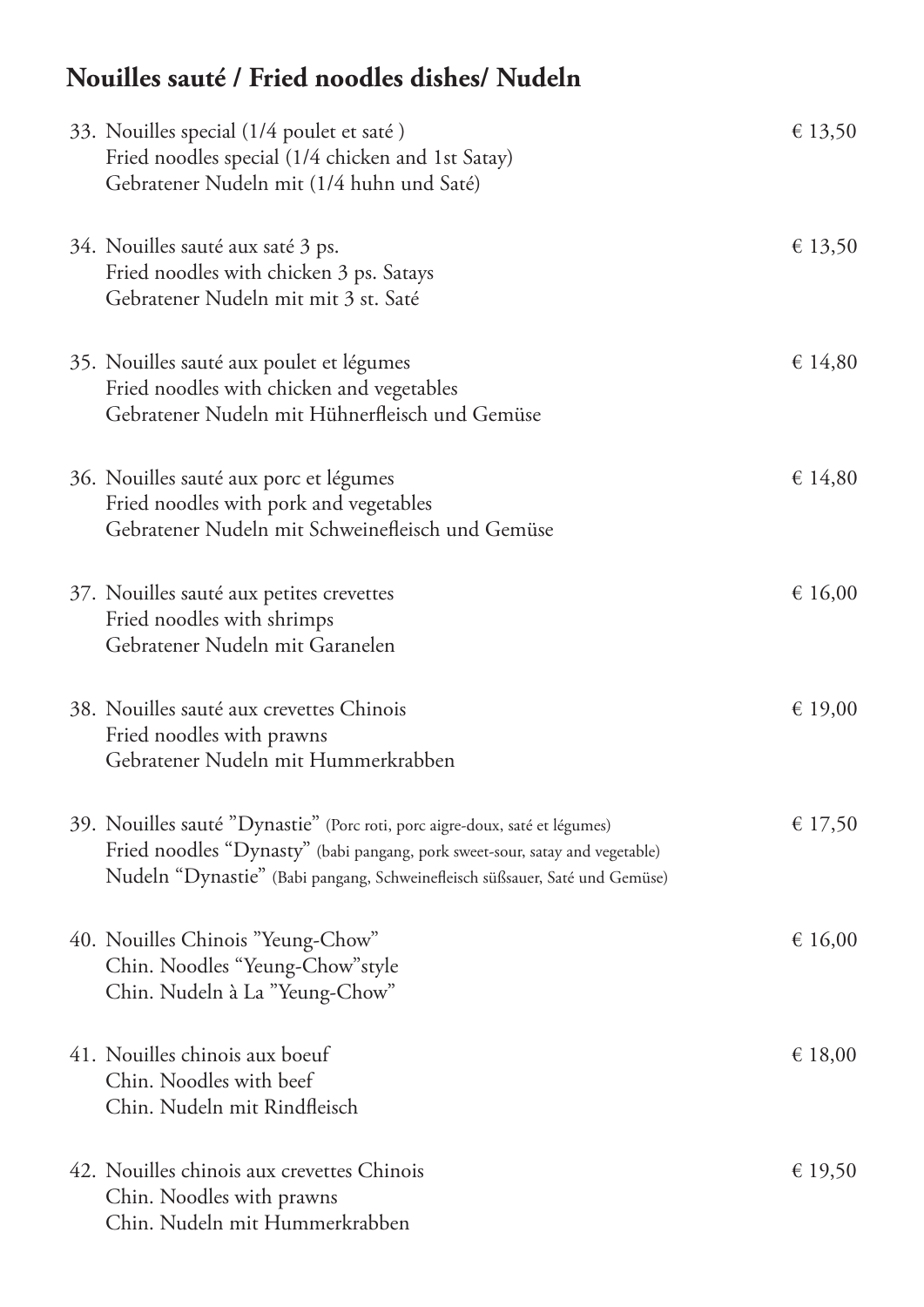## **Plats aux légumes / Vegetable dishes/ Gemüse mit Reis**

| 43. Tjap Tjoy au poulet<br>Chop-suey with chicken<br>Chop-suey mit Hühnerfleisch                                                                               | € 13,00 |
|----------------------------------------------------------------------------------------------------------------------------------------------------------------|---------|
| 43a Tjap Tjoy aux porc<br>Chop-suey with pork<br>Chop-suey mit Schweinefleisch                                                                                 | € 13,00 |
| 44. Tjap Tjoy aux boeuf<br>Chop-suey with sliced beef<br>Chop-suey mit Rindfleisch                                                                             | € 17,50 |
| 45. Tjap Tjoy aux crevettes chinois<br>Chop-suey with prawns<br>Chop-suey mit Hummerkrabben                                                                    | € 19,00 |
| 46. Tjap Tjoy special (crevettes, poulet et porc)<br>Chop-suey special (prawns; pork and chicken)<br>Chop-suey special (Krabben-, Hühner- und Schweinefleisch) | € 17,50 |
| 47. Légumes fraîches aux poulet<br>Mixed vegetables with chicken<br>Gemischtes Gemüse mit Hühnerfleisch                                                        | \$14,70 |
| 47a Légumes fraîches au porc<br>Mixed vegetable with pork<br>Gemischtes Gemüse mit Schweinefleisch                                                             | € 14,70 |
| 48. Légumes fraîches aux crevettes<br>Mixed vegetable with prawns<br>Gemischtes Gemüse mit Hummerkrabben                                                       | € 19,50 |
| Plats omelette/Egg (omelette) / Foe Young Hai                                                                                                                  |         |
| 51. Omelette chinois aux poulet<br>Egg100 young with chicken<br>Foe Young Hai mit Hühnerfleisch                                                                | € 12,50 |
| 52. Omelette chinois aux crevettes<br>Egg foo young with prawns<br>Foe Young Hai mit Hummerkrabben                                                             | € 19,20 |
| 53. Omelette Chinois aux crabes                                                                                                                                | € 18,00 |

 Egg foo young with crab Foe Young Hai mit Krabben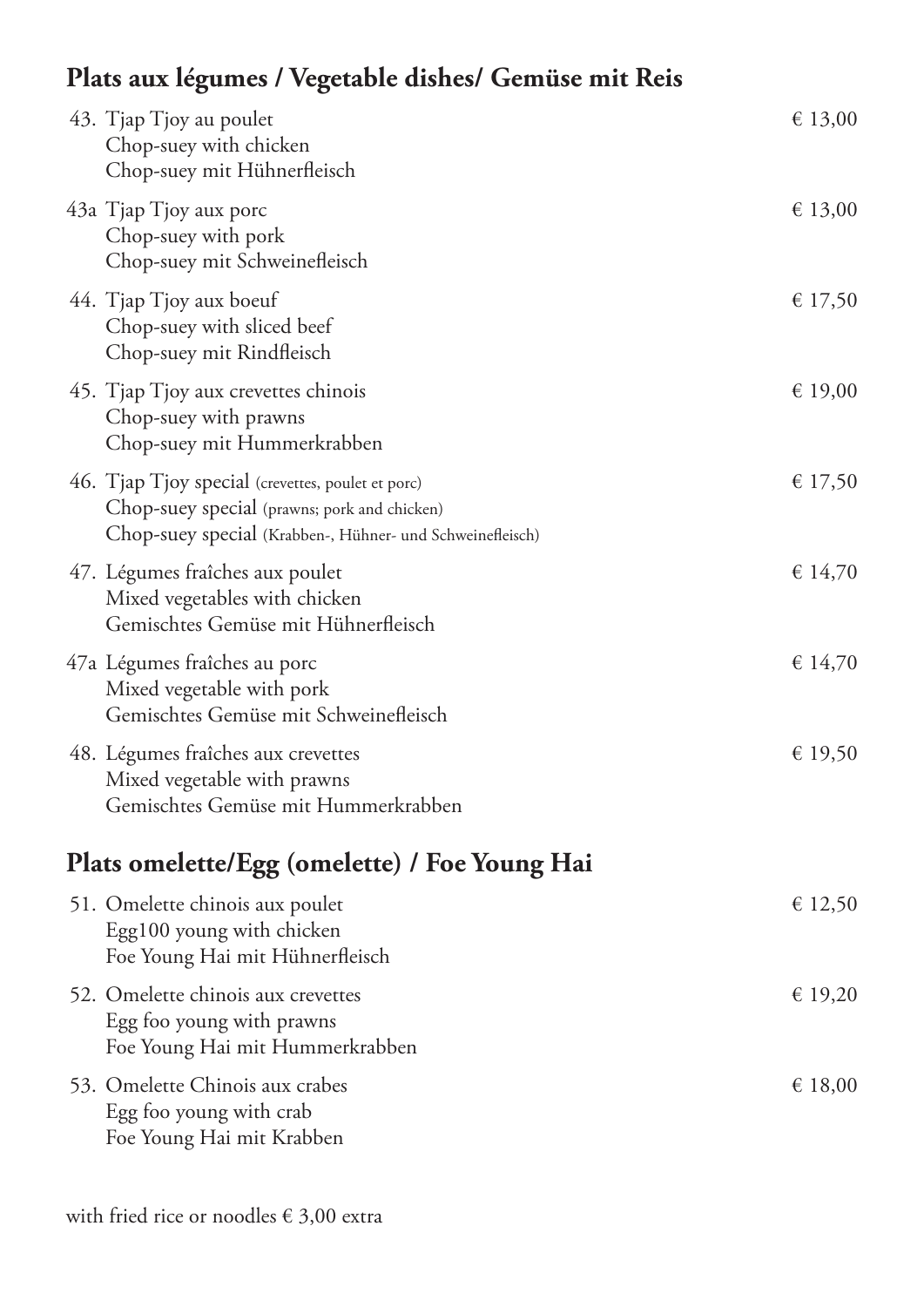## **Plats poulet / Chicken dishes / Hühner!eisch**

| 54. Poulet à la sauce curry<br>Chicken fillets with curry sauce<br>Hühnerfleisch in curry-soße                                                                         | € 15,00 |
|------------------------------------------------------------------------------------------------------------------------------------------------------------------------|---------|
| 55. Poulet à la sauce piquante<br>Chicken fillets with spicy sauce<br>Hühnerfleisch in scharfe-soße                                                                    | € 15,00 |
| 56. Poulet aux ananas<br>Chicken fillets with pineappel<br>Hühnerfleisch mit Ananas                                                                                    | € 15,00 |
| 57. Poulet aux champignons<br>Chicken fillets with mushroom<br>Hühnerfleisch mit Champignons                                                                           | € 15,00 |
| 58. Poulet à la sauce tomates<br>Chicken fillets with tomatosauce<br>Hühnerfleisch mit Tomaten-sofie                                                                   | € 15,00 |
| 59. 1/2 poulet frits à la sauce curry<br>1/2 fried chicken with curry sauce<br>Halbes Hanchen mit curry-sofie                                                          | € 14,00 |
| 60. Filets de poulet sauté à la sauce aigre-doux<br>Koe Lo Kai (deepfried chicken with sweet & sour sauce)<br>Hühnerfleisch süß-sauer                                  | € 14,50 |
| 61. Filets de poulet sauté à la sauce tomates<br>Mei Kai (fried chickenfillets in sweet tomato sauce)<br>Mei Kai (gepanierte Hühnerfleisch mit Gemüse in Tomaten-soße) | € 16,00 |
| 61a poulet sauté aux oignons et l'ail<br>Chicken with garlic, onions and mushrooms<br>Hühnerfleisch mit knoblauch, scharf                                              | € 16,00 |
| 62. Poulet rôti à la sauce soux-piquant<br>Fried chicken with pangang sauce<br>Gebratenes Hanchen mit süß-sauer                                                        | € 15,00 |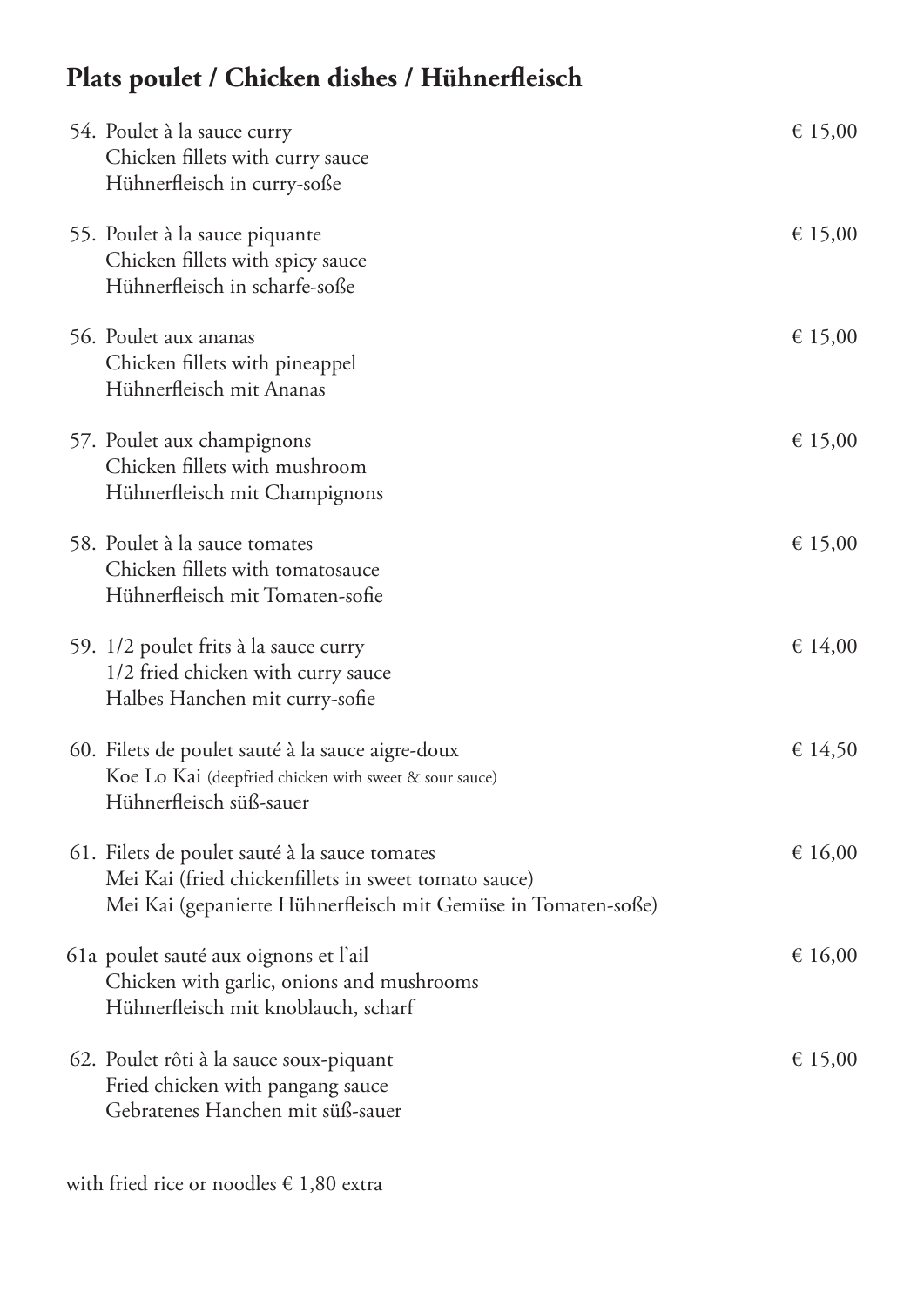## **Plats canard / Duck dishes / Ente mit Reis**

| 63. Canard rôti aux ananas<br>Roasted duck with pineapple<br>Gebackene Ente mit Ananas                          | € 19,20 |
|-----------------------------------------------------------------------------------------------------------------|---------|
| 64. Canard rôti à la mode Cantonaise<br>Roasted duck Cantonese style<br>Gebackene Ente auf Cantonesische weise  | € 19,20 |
| 65. Canard rôti champignons chinois<br>Roasted duck with Chin.mushrooms<br>Gebackene Ente mit Chin. Champignons | € 19,20 |

## **Plats viandes de porc / Pork dishes/ Schweiner!eisch**

| 66. Porc à la sauce curry<br>Pork curry sauce<br>Schweinefleisch in curry-sofie                                                                                 | € 15,00 |
|-----------------------------------------------------------------------------------------------------------------------------------------------------------------|---------|
| 67. Porc à la sauce piquante<br>Pork with chilli sauce<br>Schweinefleisch in scharfe-sofie                                                                      | € 15,00 |
| 68. Porc aux Champigons<br>Pork with mushrooms<br>Schweinefleisch mit champignons                                                                               | € 15,00 |
| 69. Porc aux ananas<br>Pork with pineapple<br>Schweinefleisch mit ananas                                                                                        | € 15,00 |
| 70. Côtes de porc rôti à la sauce aigre-doux<br>Koe Lo Yuk (fried pork sweet sour sauce)<br>Koe Lo yuk (gep;schweinefleischauf süß-sauer)                       | € 15,00 |
| 71. Babi pangang (porc rôti à la sause doux-piquant)<br>Babi Pangang (fried pork sweet chilli sauce)<br>Babi pangang (gep;schweinefleischauf süß-scharfe sauer) | € 16,50 |
| 72. Tsa- Siu (porc rôti à la mode Cantonaise)<br>Cha Sieuw (roasted pork Cantonese style)<br>Gebackenes Schweinefleisch auf Cantonesisch                        | € 16,50 |
| 73. Côtes de porc rôtis (à la sause doux-piquant)<br>Roasted spareribs Cantonese style<br>Schallrippchen mit süß-sauer                                          | € 17,50 |
| 73a. Côtes de porc rôtis aux onions et l'ail<br>Spareribs chilli sauce and garlic<br>Schallrippchen auf Sechuan-weiße (scharf)                                  | € 18,00 |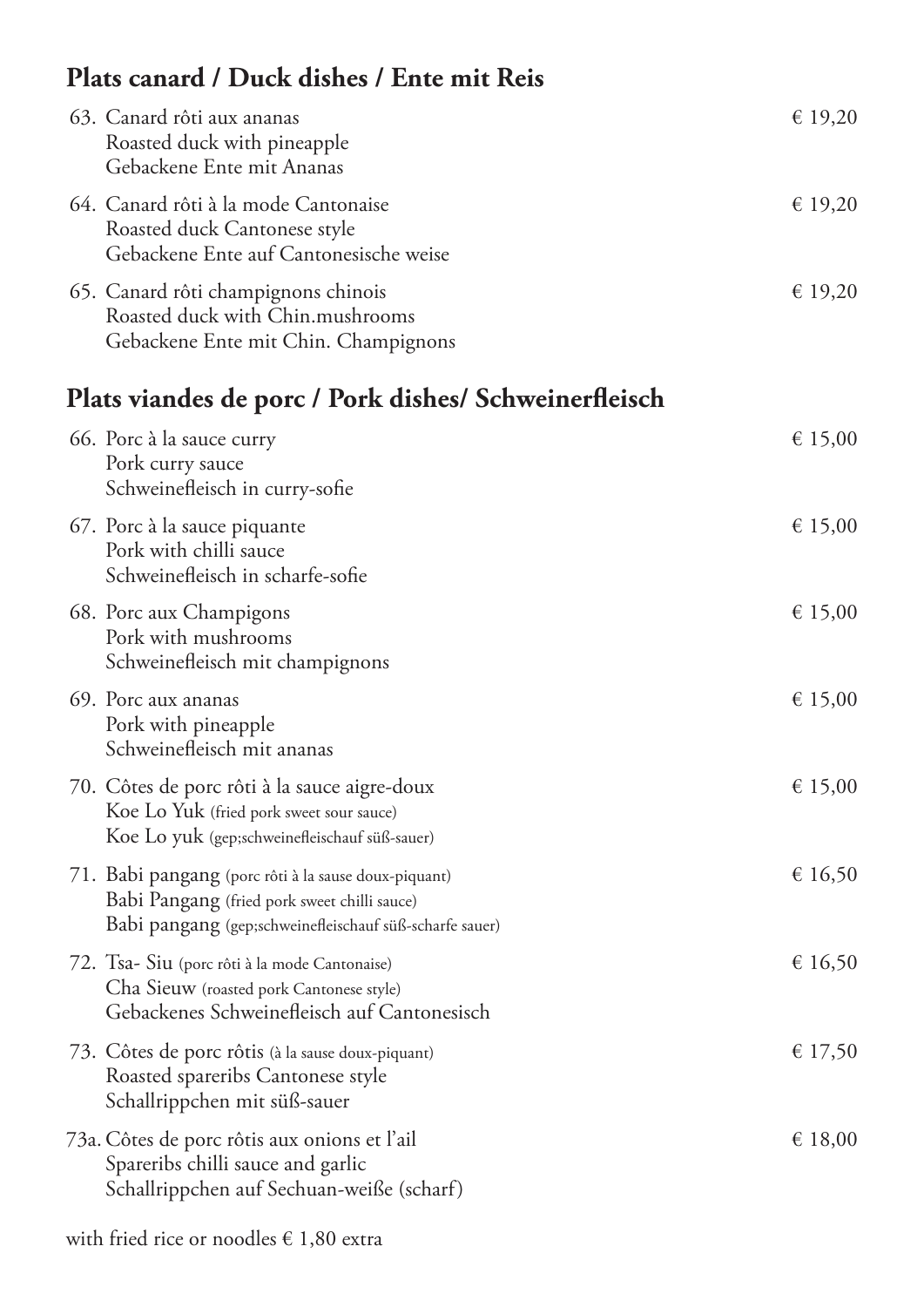## **Plats "let boeuf/ Sliced beefdishes/ Rind!eisch**

| 74. Boeuf à la sauce curry<br>Sliced beefwith curry sauce<br>Rindfleisch in curry-soße                            | € 17,50 |
|-------------------------------------------------------------------------------------------------------------------|---------|
| 75. Boeuf à la sauce piquant<br>Sliced beefwith chilli sauce<br>Rindfleisch in scharfer-soße                      | € 17,50 |
| 76. Boeuf aux champignons chinois<br>Sliced beefwith Chin. Mushrooms<br>Rindfleisch in Chin. Champignons          | € 18,00 |
| 77. Boeuf à la sauce aux haricots noir<br>Sliced beefwith blackbean sauce<br>Rindfleisch in schwarzer Bohnen-soße | € 18,00 |
| 77a. Boeuf aux légumes fraîches<br>Sliced beefwith vegetables<br>Rindfleisch mit Gemischtes Gemüse                | € 17,50 |

with fried rice or noodles € 1,80 extra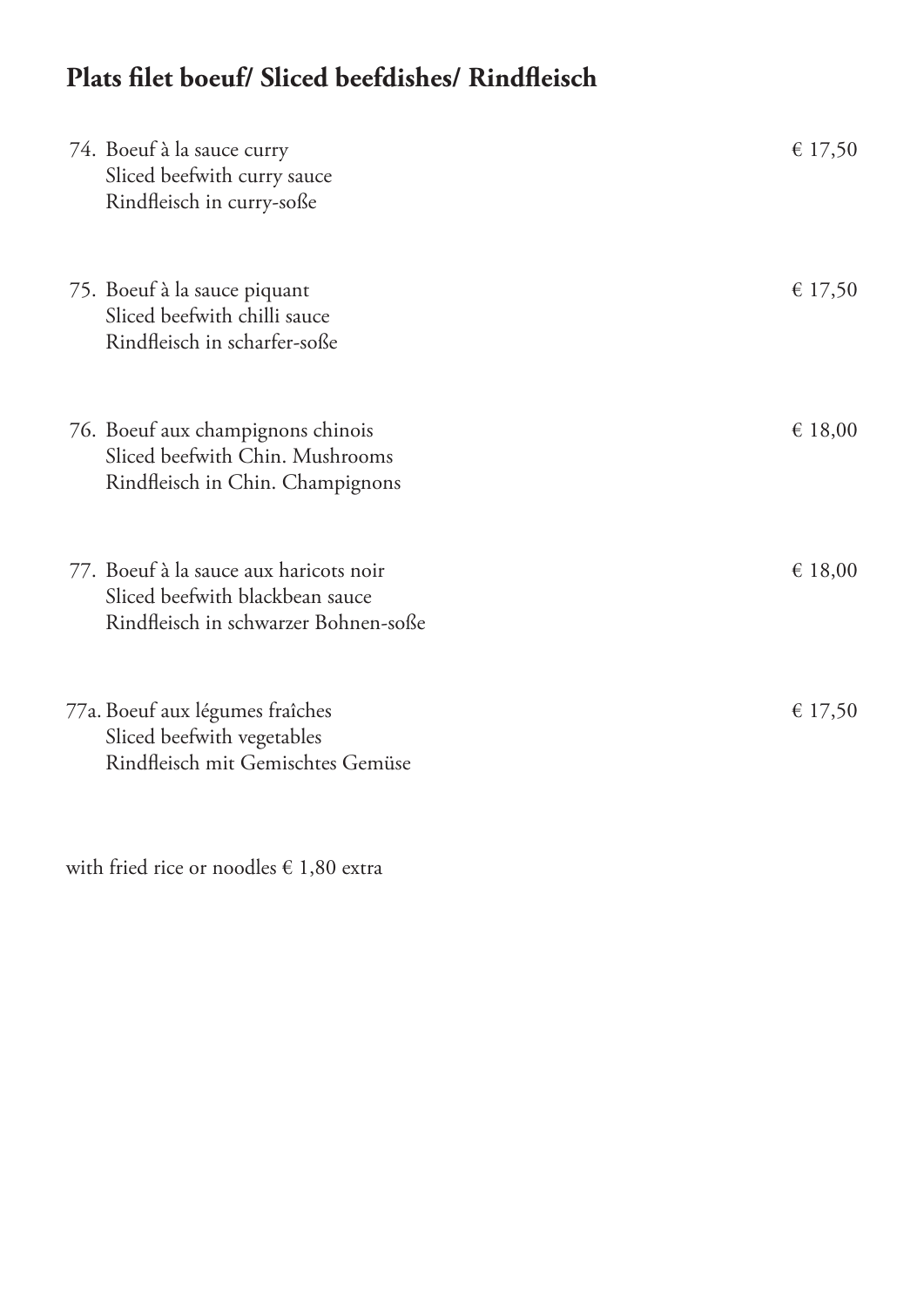#### **Plats crevettes et du poisson / Prawns dishes / Chin.Hummerkrabben und Fisch**

| 78. Crevettes à la sauce curry<br>Prawns with curry sauce<br>Hummerkrabben in Curry-soßen                                                                                                                                  | € 19,50 |
|----------------------------------------------------------------------------------------------------------------------------------------------------------------------------------------------------------------------------|---------|
| 79. Crevettes à la sauce tomates<br>Prawns with tomato sauce<br>Hummer krabben mit tomaten soße                                                                                                                            | € 19,50 |
| 80. Crevettes aux champignons<br>Prawns with mushrooms<br>Hummerkrabben mit Champignons                                                                                                                                    | € 19,50 |
| 81. Crevettes frits à la sauce aigre-doux<br>Fried prawns with sweet chilli sauce<br>Gebackene Hummerkrabben mit süß-sauer soße                                                                                            | € 19,00 |
| 82. Crevettes sautées aux onions et l'ail<br>Prawns with onions and garlic<br>Hummerkrabben mit Zwiebeln und Knoblauch                                                                                                     | € 19,50 |
| 83. Seul sauté aux onions et l'ail<br>Sole with onions and garlic<br>Geb. Sohl mit Zwiebeln und Knoblauch                                                                                                                  | € 18,50 |
| 84. Filet sole sauté à la sauce curry<br>Fried fish fillet in curry sauce<br>Geb. Fischfilet in Curry-soße                                                                                                                 | € 17,50 |
| 85. Filet sole sauté à la sauce aigre-doux<br>Fried fish fillet in sweet sour sauce<br>Geb. Fischfilet in süß-sauer soße                                                                                                   | € 17,50 |
| 86. Sang Kwak (filet sole aux petites crevettes à la créme piquant)<br>Sang kwak (sole fillet rolls with shrimps and crab in spicy cream sauce)<br>Sang Kwak (Seezungenfilet mit Garnelen und Krabben in einer creme-soße) | € 19,50 |
| 87. Calamars frits à la sauce aigre-doux<br>Fried squid with sweet chilli sauce<br>Geb. Tintenfische mit süß-sauer soße                                                                                                    | € 17,00 |
| 87a. Calamars aux légumes fraîches<br>Squid with vegetable<br>Tintenfisch mit gemüschtes Gemüse                                                                                                                            | € 17,00 |
| 88. Grenouille aux champignons et l'ail<br>Fried frog legs with garlic<br>Froschschenkeln mit Champignons und Knoblauch                                                                                                    | € 19,50 |

with fried rice or noodles  $\in$  1,80 extra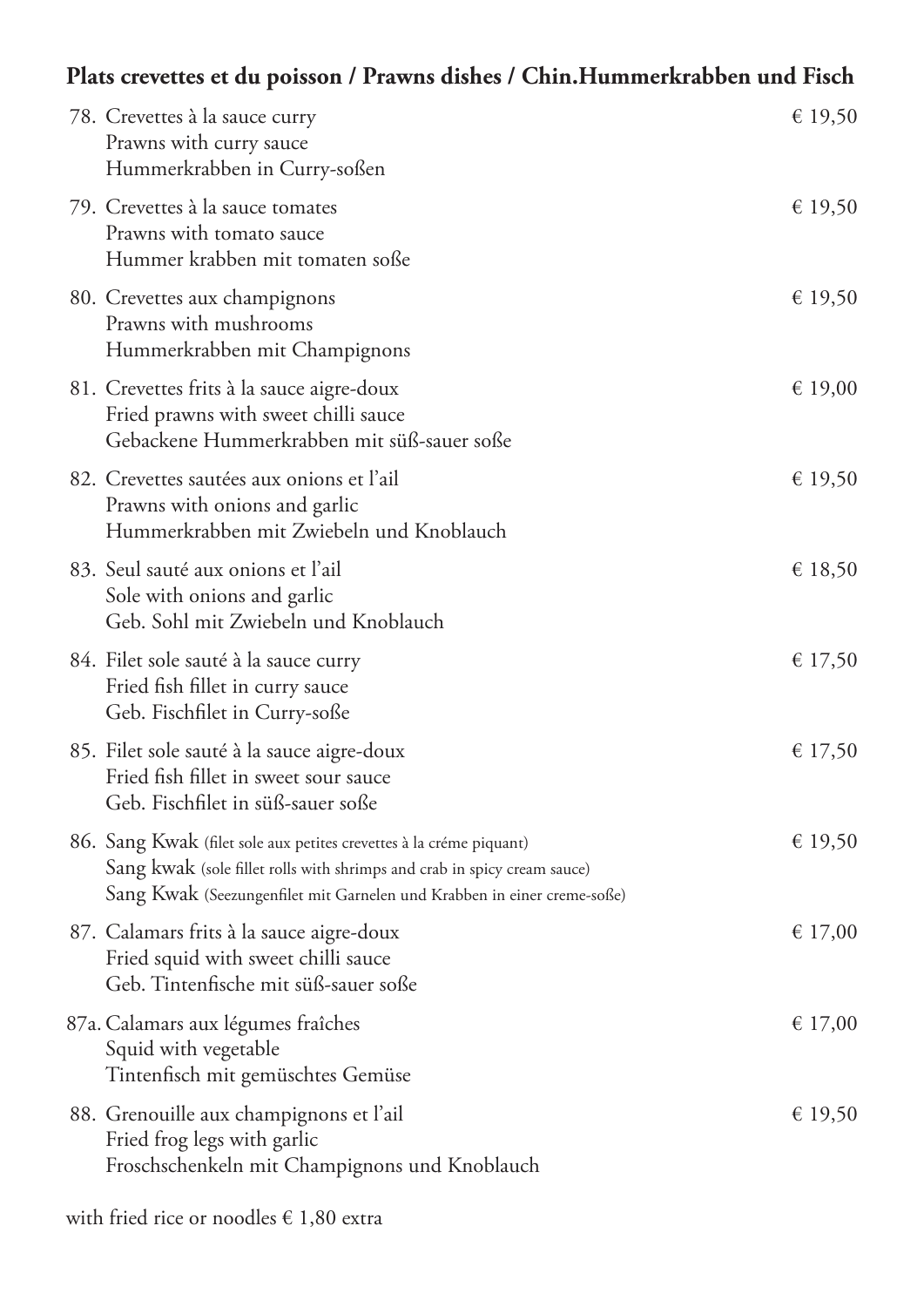#### **Plats vermicelles de riz / Rice Noodles dishes / Reisnudel**

| 89. Vermicelles de riz sauté au poulet<br>Rice noodles with chicken<br>Reisnudeln mit Hühnerfleisch                                                    | € 13,50 |
|--------------------------------------------------------------------------------------------------------------------------------------------------------|---------|
| 89a. Vermicelles de riz sauté au porc<br>Rice noodles with pork<br>Reisnudeln mit Schweinefleisch                                                      | € 13,50 |
| 90. Vermicelles de riz sauté aux boeuf<br>Rice noodles with beef<br>Reisnudeln mit Rindfleisch                                                         | € 17,50 |
| 91. Vermicelles de riz sauté aux crevettes<br>Rice noodles with prawns<br>Reisnudeln mit Hummerkrabben                                                 | € 19,00 |
| 92. Vermicelles de riz à la mode Singapore<br>Rice noodles "Singapore" style (shrimps, Cha sieuw and curry favour)<br>Reisnudeln à la Singapur         | € 16,50 |
| 93. Vermicelles de riz special (1/4 poulet et 1 saté)<br>Rice noodles Special (1/4 chicken and 1 satay)<br>Reisnudeln Special (1/4 Hänchen und 1 Saté) | € 16,50 |

with fried rice or noodles € 1,75 extra

### **Menu pour enfants de 12 ans / Children's menu 12 year old Kindermenü 12 Jahre alt**

| K1 porc rôti à la sause doux-piquant aux riz ou nouilles<br>Fried pork sweet chilli sauce with Fried Rice<br>Schweinefleisch süß-sauer mit Gebratener Reis | € | 9,80            |
|------------------------------------------------------------------------------------------------------------------------------------------------------------|---|-----------------|
| K <sub>2</sub> 1/4 poulet aux pomme frietes<br>1/4 chicken with chips<br>1/4 Hanchen mit Frietes                                                           | € | 8,50            |
| K3 saucisse aux pomme frietes<br>sausage with chips<br>Wurst mit Frietes                                                                                   |   | $\epsilon$ 8,50 |
| K4 Saté aux pomme friets<br>satay and chips<br>Saté mit Frietes                                                                                            | € | 9,80            |
| K5 Filets de poulet sauté à la sauce tomates aux riz saute<br>Koe Lo Kai (deepfried chicken with sweet & sour sauce)<br>Hühnerfleisch süß-sauer            | € | 9,80            |

With fried rice / chips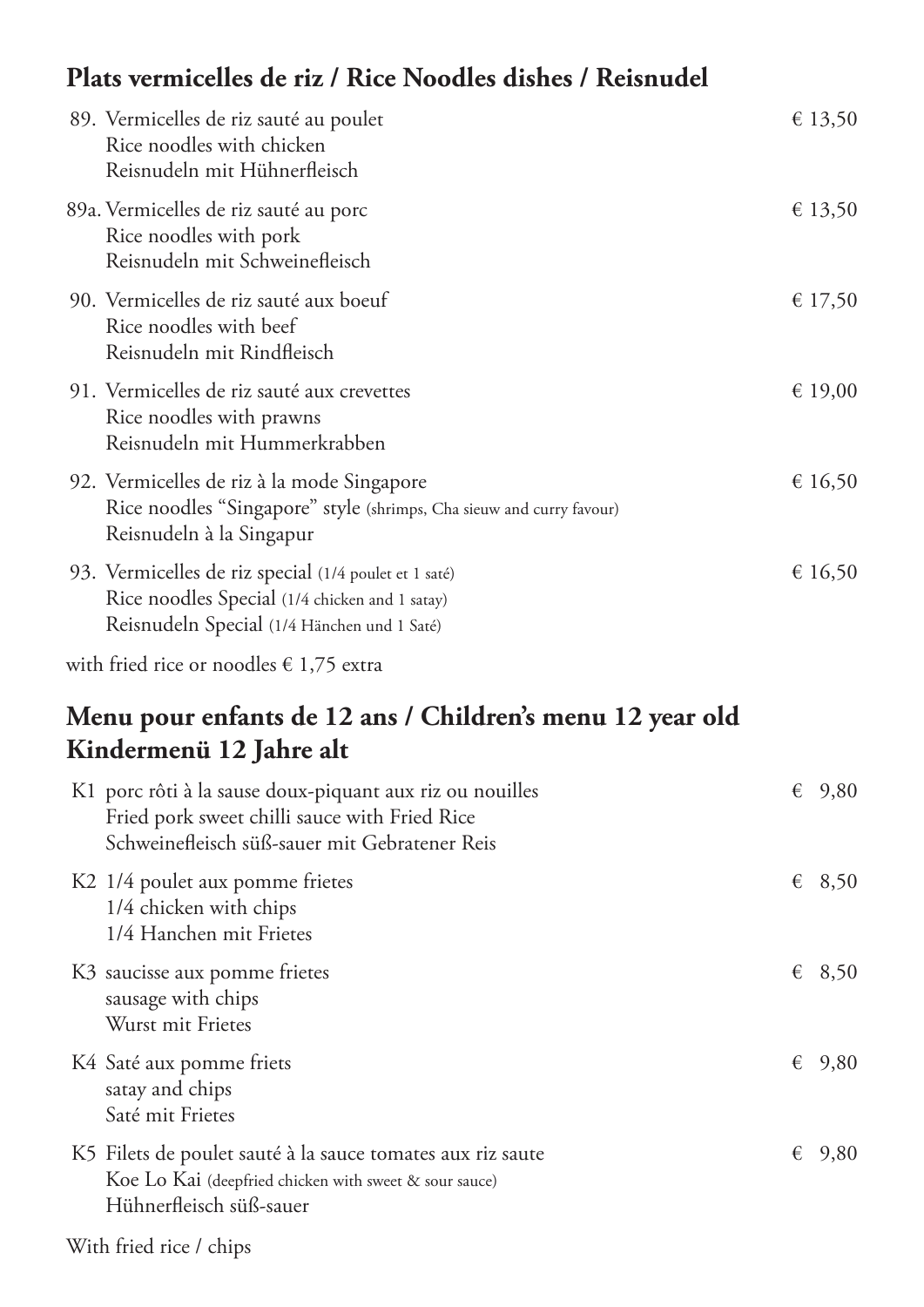# **Spéciales plats / Special dishes/ Spezialitäten**

| S6 Calamars à la sauce haricots noir<br>Ink fish with black bean sauce<br>Tintenfische mit schwarzer Bohnen- soße                                                                                       | € 17,00 |
|---------------------------------------------------------------------------------------------------------------------------------------------------------------------------------------------------------|---------|
| S7 Canard rôti champignons Chinois<br>Roasted duck with chin.mushrooms<br>Gebackene Ente mit Chin. champignons                                                                                          | € 19,50 |
| S8 Calmars légèrement panés aux 5 herbes<br>Lightly breaded squid with 5 herbs<br>Leicht panierter Tintenfisch mit 5 Kräutern                                                                           | € 18,00 |
| S9 Nid d'oiseau / Birds nest / Vogelnest<br>(crevettes, poulet et porc aux noix de cajou)<br>(With prawns, meats, vegetables and cashew nuts)<br>(mit Hummerkrabben, Hühner-Schweinefleisch und Gemüse) | € 19,50 |
| S10 Boeuf sauté aux poivrons noir<br>Beef with black pepper sauce<br>Rindfleisch mit schwarze Bohnen-soße                                                                                               | € 18,50 |
| S11 Tau-fu Bo<br>(To fu; porc aux légumes)<br>(Hot pan with tau-fu, meats and vegetables)<br>(Soja-Cakes mit vers. Fleisch und Gemüse in heifie Pfannen)                                                | € 18,00 |
| S12 Hoi -Sin Bo<br>(Cassolette de fruits de mer)<br>(Hot pan with seafoods and vegetables)<br>(Vers. Fisch mit Gemüse in heifie Pfannen)                                                                | € 20,00 |

with fried rice or noodles  $\in$  1,80 extra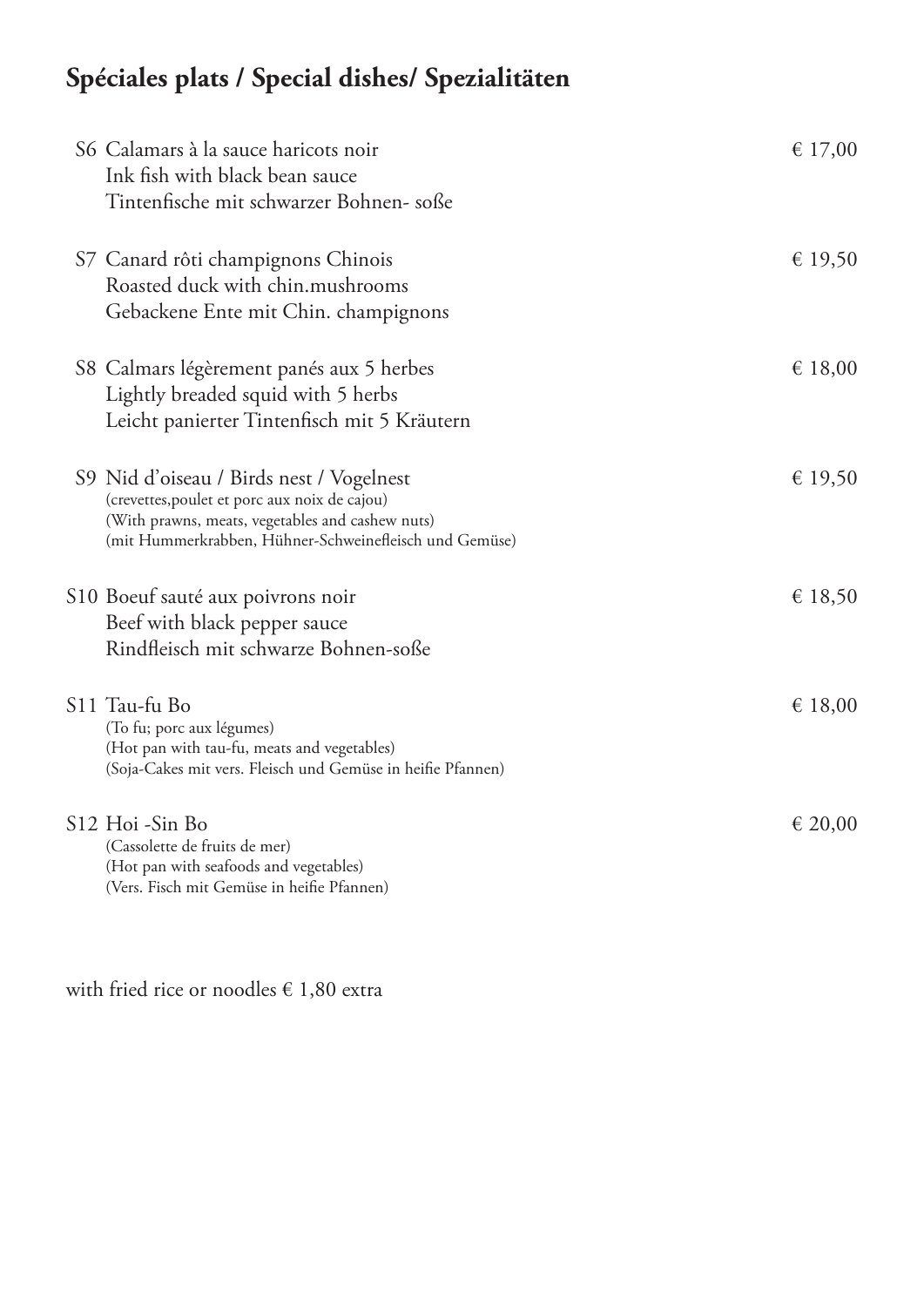# **Spéciales plats / Special dishes/ Spezialitäten**

| S14 Cantonese Koe Lo yuk<br>(Porc à la aigre- doux)<br>(Pork sweet& sour)<br>(Schweinefleisch auf Cantonesisch)                                         | € 16,00 |
|---------------------------------------------------------------------------------------------------------------------------------------------------------|---------|
| S15 King-Do-Kwak<br>(Spare ribs in king-do sauce)<br>(Spare ribs in king-do sauce)<br>(Schallrippchen in King-Do-soße)                                  | € 18,00 |
| S <sub>16</sub> Tjiew Yim Ha<br>(Crevettes aux oignons; poivrons)<br>(King prawns with onion and peppers)<br>(Chin. Hummerkrabben mit zwiebeln, scharf) | € 19,50 |
| S17 Coquilles Saint-jacques a la chef<br>St-Jacobs shelters in garlic saus (4 ps)<br>Jacob muscheln                                                     | € 19,50 |
| S18 Dés de poulet aux noix de cajou<br>Chicken in Kong-po sauce<br>Hühnerfleisch in King-Do-soße                                                        | € 16,50 |
| S19 Crevettes aux noix de cajou<br>Prawns in Kong-po sauce<br>Chin. Hummerkrabben in King-Do-soße                                                       | € 19,50 |
| S20 Fung Mee Ha<br>(crevettes frits)<br>(Fried prawns)<br>(geb. Hummerkrabben)                                                                          | € 19,00 |
| S21 Boeufsauté aux oignons et l'ail<br>Fried beefwith onions<br>Rindfleisch mit zwiebeln                                                                | € 18,50 |
| S28 Gamba s a la chef<br>King Prawns of the chef<br>Gambas à la chef                                                                                    | € 20,00 |